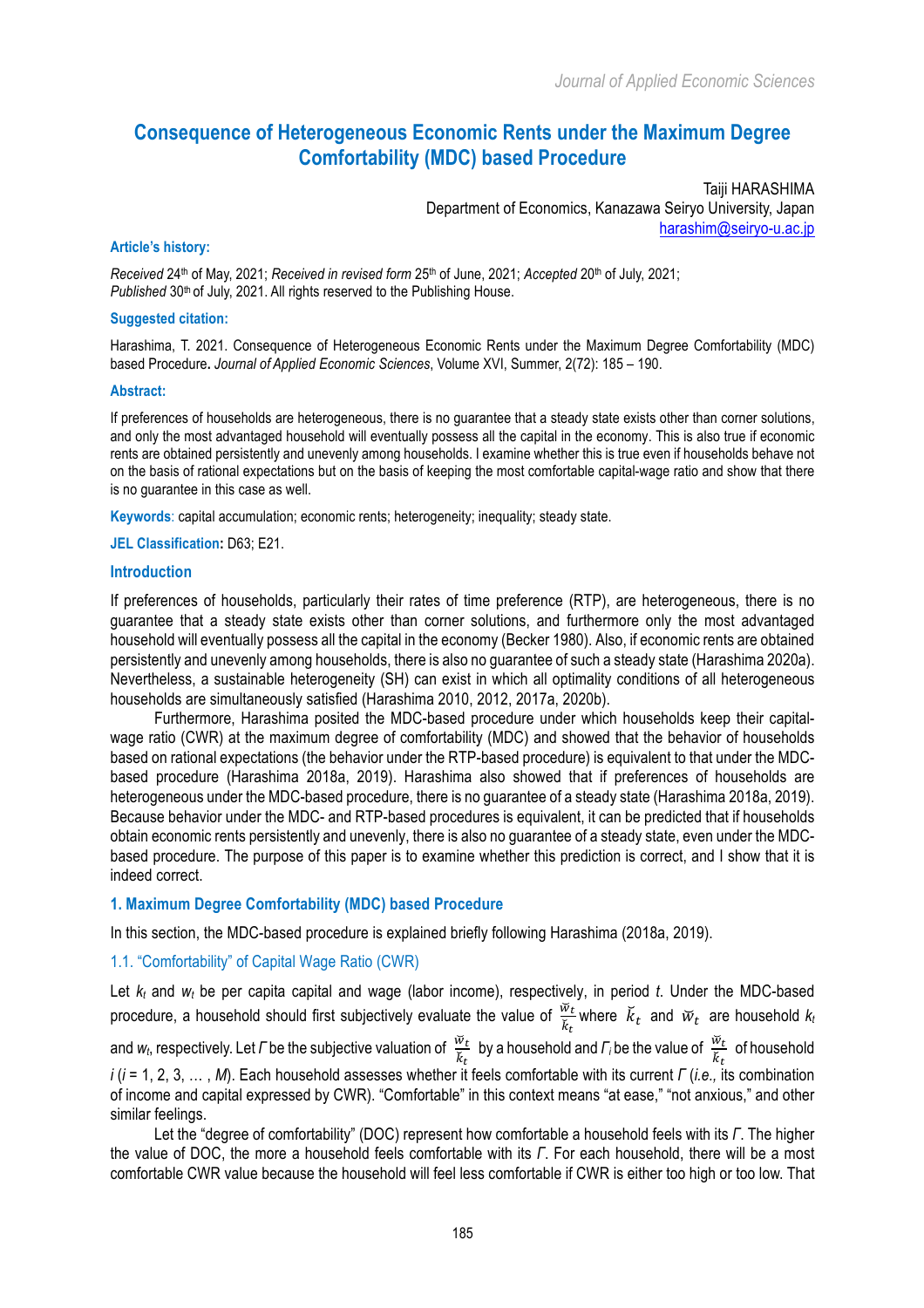is, for each household, a maximum DOC exists. Let  $\tilde{s}$  be a household's state at which its DOC is the maximum (MDC). MDC therefore indicates the state at which the combination of revenues and assets is felt most comfortable. Let  $\Gamma(\tilde{s})$  be a household's *Γ* when it is at  $\tilde{s}$ .  $\Gamma(\tilde{s})$  indicates the *Γ* that gives a household its MDC, and  $\Gamma(\tilde{s}_i)$ is household  $\overline{i}$ 's  $\overline{F_i}$  when it is at  $\overline{s_i}$ .

# 1.2. Homogeneous Population

I first examine the behavior of households in a homogeneous population (i.e., all households are assumed to be identical).

### *Rules*

Household *i* should act according to the following rules:

- Rule 1-1: If household *i* feels that the current *Γ<sub>i</sub>* is equal to *Γ*( $\tilde{s}$ <sub>i</sub>), it maintains the same level of consumption for any *i*.
- Rule 1-2: If household *i* feels that the current *Γ*<sub>*i*</sub> is not equal to  $\Gamma(\tilde{s}_i)$ , it adjusts its level of consumption until it feels that  $\Gamma_i$  is equal to  $\Gamma(\tilde{s}_i)$  for any *i*.

### *Steady State*

Households can reach a steady state even if they behave only according to Rules 1-1 and 1-2. Let *St* be the state of the entire economy in period *t* and  $\Gamma(S_t)$  be the value of  $\frac{w_t}{k_t}$  of the entire economy at  $S_t$  (*i.e.*, the economy's average CWR). In addition, let  $\tilde{S}_{MDC}$  be the steady state at which MDC is achieved and kept constant by all households, and  $\Gamma(\tilde{S}_{MDC})$  be  $\Gamma(S_t)$  for  $S_t = \tilde{S}_{MDC}$ . Let also  $\tilde{S}_{RTP}$  be the steady state under the RTPbased procedure;that is, it is the steady state in a Ramsey-type growth model in which households behave based on rational expectations generated by discounting utilities by *θ*, where *θ* (> 0) is the RTP of a household. In addition, let  $\Gamma(\tilde{S}_{RTP})$  be  $\Gamma(S_t)$  for  $S_t = \tilde{S}_{RTP}$ .

Proposition 1: If households behave according to Rules 1-1 and 1-2, and if the value of *θ* that is calculated from the values of variables at  $\tilde{S}_{MDC}$  is used as the value of  $\theta$  under the RTP-based procedure in an economy where  $\theta$  is identical for all households, then  $\Gamma(\tilde{S}_{MDC}) = \Gamma(\tilde{S}_{RTP})$ . Proof: See Harashima (2018a, 2019). Proposition 1 indicates that we can interpret $\tilde{S}_{MDC}$  to be equivalent to  $\tilde{S}_{RTP}$ . This means that boththe MDC-based and RTP-based procedures can function equivalently and that CWR at MDC can be substituted for RTP as a guide for household behavior.

### 1.3. Heterogeneous Population

In actuality, however, households are not identical - they are heterogeneous - and if heterogeneous households behave unilaterally, there is no guarantee that a steady state other than corner solutions exists (Becker 1980, Harashima 2010, 2012, 2017a, 2020b). However, Harashima (2010, 2012, 2017a, 2020b) has shown that a sustainable heterogeneity (SH) at which all optimality conditions of all heterogeneous households are simultaneously satisfied exists under the RTP-based procedure. In addition, Harashima (2018a, 2019) has shown that SH also exists under the MDC-based procedure, although Rules 1-1 and 1-2 have to be revised, and a rule for the government should be added in a heterogeneous population.

Suppose that households are identical except for their MDCs (*i.e.*, their values of  $\Gamma(\tilde{s})$ ). Let  $\tilde{S}_{MDC,SH}$  be the steady state at which MDC is achieved and kept constant by any household *(i.e*., SH in a heterogeneous population under the MDC-based procedure), and let  $\Gamma(\tilde{S}_{MDC,SH})$  be  $\Gamma(S_t)$  for  $S_t = \tilde{S}_{MDC,SH}$ . In addition, let *Γ*<sub>*R*</sub> be a household's numerically adjusted value of *Γ* for SH based on its estimated value of  $\Gamma(\tilde{S}_{MDC,SH})$  and several other related values. Specifically, let *ΓR,i* be *Γ<sup>R</sup>* of household *i*, *T* be the net transfer that a household receives from the government with regard to SH, and *Ti* be the net transfer that household *i* receives (*i* = 1, 2, 3, … , *M*).

### *Revised and Additional Rules*

Household *i* should act according to the following rules in a heterogeneous population:

- Rule 2-1: If household *i* feels that the current *Γ<sub>Ri</sub>* is equal to *Γ*( $\tilde{s}_i$ ), it maintains the same level of consumption as before for any *i*.
- Rule 2-2: If household *i* feels that the current *Γ<sub>Ri</sub>* is not equal to *Γ*( $\tilde{s}_i$ ), it adjusts its level of consumption or revises its estimated value of  $\Gamma(\tilde{S}_{MDC,SH})$  so that it perceives that  $\Gamma_{R,i}$  is equal to  $\Gamma(\tilde{S}_i)$  for any *i*.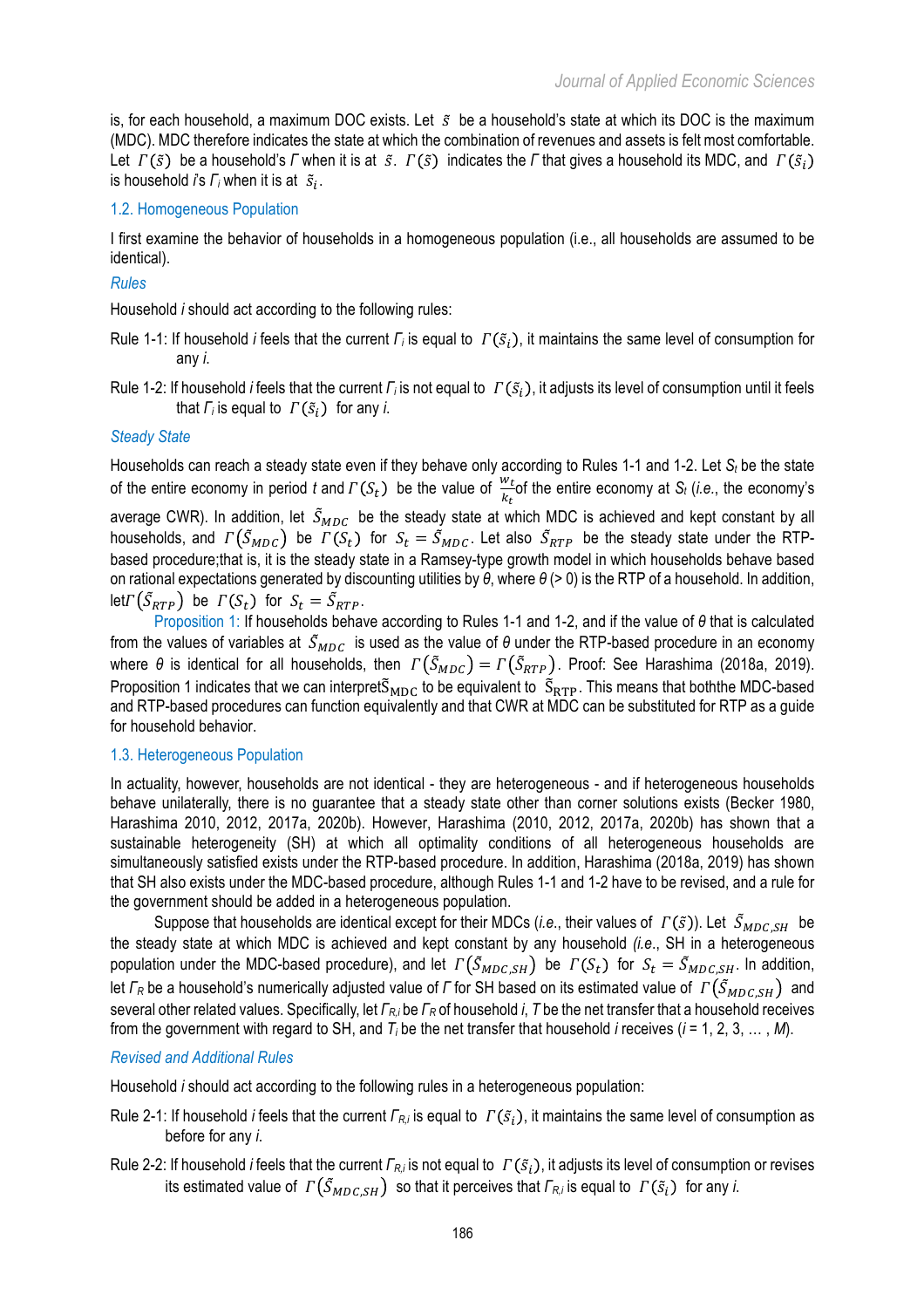At the same time, the government should act according to the following rule:

Rule 3: The government adjusts *Ti* for some *i* if necessary so as to make the number of votes cast in elections in response to increases in the level of economic inequality equivalent to the number cast in response to decreases.

# *Steady State*

Even if households and the government behave according to Rules 2-1, 2-2, and 3, there is no guarantee that the economy can reach  $\tilde{S}_{MDCSH}$ . However, thanks to the government's intervention, SH can be approximately achieved. Let $\tilde{S}_{MDC,SH,ap}$  be the state at which  $\tilde{S}_{MDC,SH}$  is approximately achieved, and  $\Gamma(\tilde{S}_{MDC,SH,ap})$  be  $\Gamma(S_t)$  at  $\tilde{S}_{MDC,SH,ap}$  on average. Here, let  $\tilde{S}_{RTP,SH}$  be the steady state that satisfies SH under the RTP-based procedure, that is, in a Ramsey-type growth model in which households that are identical except for their *θ*s behave generating rational expectations by discounting utilities by their  $\theta$ *s*. Furthermore, let  $\Gamma(\tilde{S}_{RTP,SH})$  be  $\Gamma(S_t)$  for  $S_t = \tilde{S}_{RTP,SH}.$ 

Proposition 2: If households are identical except for their values of  $\Gamma(\tilde{s})$  and behave unilaterally according to Rules 2-1 and 2-2, if the government behaves according to Rule 3, and if the value of *θ<sup>i</sup>* that is calculated back from the values of variables at  $\tilde{S}_{MDC,SH,ap}$  is used as the value of  $\theta_i$  for any *i* under the RTP-based procedure in an economy where households are identical except for their  $\theta$ *s*, then  $\Gamma(\tilde{S}_{MDC,SH,ap}) = \Gamma(\tilde{S}_{RTP,SH})$ .

*Proof:* See Harashima (2018a, 2019). Proposition 2 indicates that we can interpret  $S_{MDC,SH,ap}$  as being equivalent to  $S_{RTP,H}$ . No matter what values of *T*,  $\Gamma_R$ , and  $\Gamma(S_{MDC,SH})$  are estimated by households, any  $S_{MDC,SH,ap}$  can be interpreted as the objectively correct and true steady state. In addition, a government need not necessarily provide the objectively correct  $T_i$  for  $\tilde{S}_{MDC,SH,an}$  even though the  $\tilde{S}_{MDC,SH,an}$  is interpreted as objectively correct and true.

### **2. Heterogeneous Economic Rents under the Maximum Degree Comfortability-based Procedure**

# 2.1. Economic Rents from Ranking Value and Preference

Harashima (2016, 2018b) introduced the concept of ranking value and preference and showed that some people can obtain much higher incomes than ordinary people because ranking value and preference generate monopoly powers. Thanks to these monopoly powers, producers can obtain economic rents (profits). Because the concept of the ranking value of preference is new, this type of economic rent has not previously been studied or considered as a contributor to economic inequality.

Harashima (2017b) showed that ranking preference plays an important role in product differentiation, and the monopoly rents obtained from product differentiation resulting from ranking preference are essential for a firm's prosperity. Because the strategy of product differentiation is one of the most important for companies (Porter 1980, 1985) and is actually pursed by many companies, the monopoly rents generated from differentiation will be large and widespread across the economy today and in the future. Furthermore, Harashima (2016, 2018b, 2018c, 2018d) showed that these monopoly rents will be distributed very unevenly within a firm, team, or organization. In particular, they will be distributed largely to a few relatively more talented persons.

Individuals who do not obtain "ranking monopoly rents" (monopoly rents derived from ranking, see Harashima 2020a) suffer decreases in their labor and capital incomes because the total production (total income) in an economy does not increase as a result of the generation of ranking monopoly rents (i*.e*., people are in a situation that can be represented as a zero-sum game). In other words, to compensate for the ranking monopoly rents distributed to some people, the incomes of other persons must be reduced by the same amount directly or indirectly through lower wages or higher prices. Therefore, some amount of income from one group of households is transferred to, or exploited by, people in the other group (*i.e*., those who receive the ranking monopoly rents).

An important nature of ranking monopoly rents is that it is likely that some particular family lines will obtain them and, conversely, the incomes of some other family lines will consistently be reduced. To be in the position to obtain ranking monopoly rents, some types of special abilities - particularly higher abilities than those of ordinary people - will be necessary. Because of the nature of heredity, some family lines may have higher probabilities of having such abilities and thereby obtaining the rents. These family lines may obtain monopoly rents "persistently" in the sense that the mean of monopoly rents they obtain over generations is positive. Hence, there will not only be "temporary" ranking monopoly rents for some individuals, but also "persistent" ranking monopoly rents for some family lines.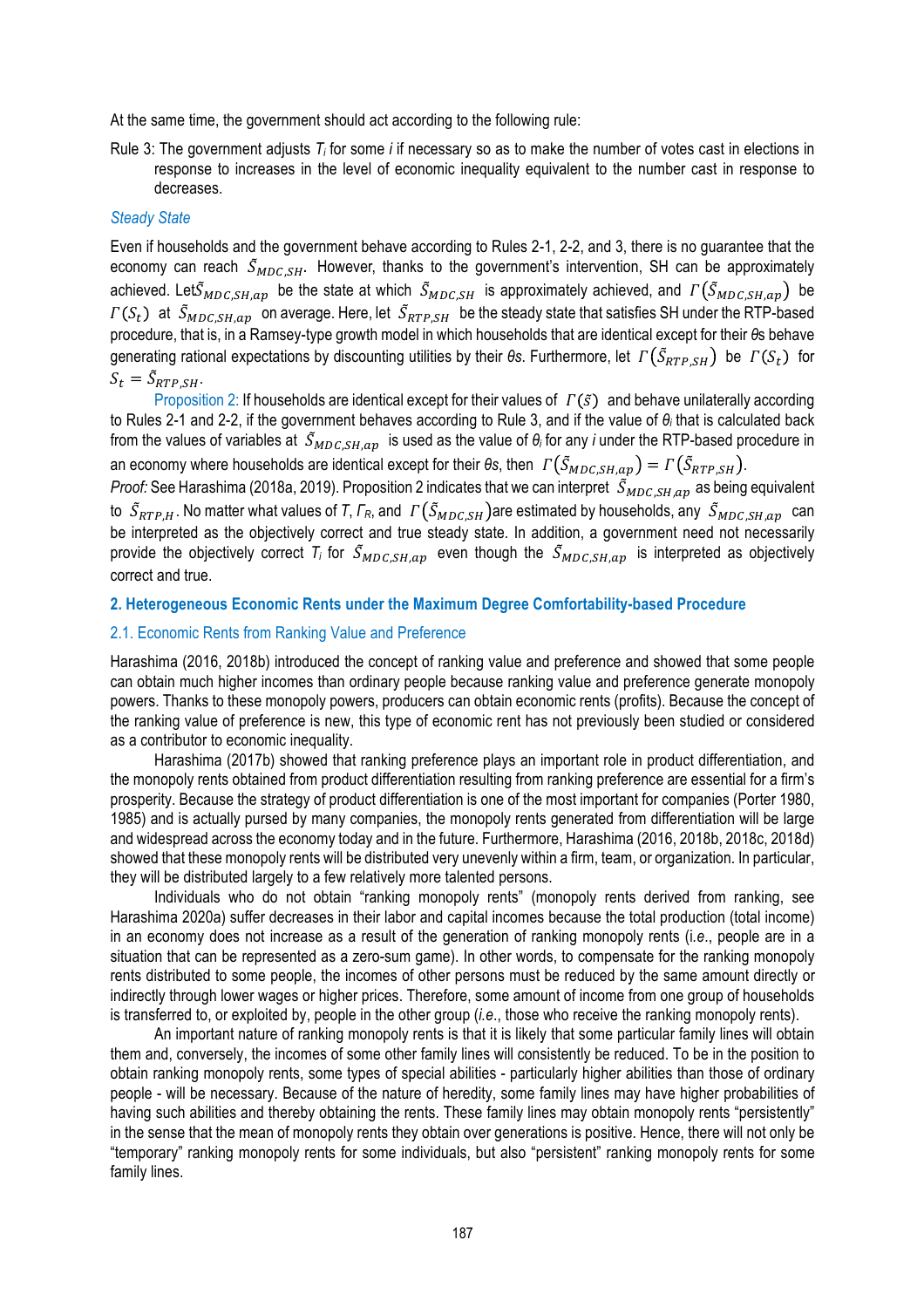# 2.2. No Guarantee for a Steady State other than Corner Solutions

Suppose that there are persistent economic rents that are distributed unevenly among households and that households behave unilaterally, *i.e*., that a household behaves without considering the optimality conditions of other households. Furthermore, such a household behaving unilaterally generally supposes that other households behave in the same manner as it does (*i.e*., that households, including itself, are identical) because a household that behaves unilaterally is basically indifferent to the fates of other households and does not care about differences among households (Harashima 2018a, 2019). For simplicity, it is assumed that the only heterogeneous factor is the amount of persistent economic rents that a household obtains, or which are exploited by other households. In other words, households are identical except for the amounts of persistent economic rents.

In theory, the real interest rate in the market in period *t* (*rt*) is uniquely determined to be equal to the value of  $\frac{\partial y_t}{\partial k_t}$  of the entire economy where  $y_t$  and  $k_t$  are per capita production and capital of the economy in period *t*, respectively, and the value of *rt* is common knowledge for all households. If all households are identical, the value of  $\frac{\partial y_t}{\partial k_t}$  that is perceived by them will be identical, but if they are heterogeneous, a household does not necessarily use the value of  $r_t$  as its perceived (or guessed) value of  $\frac{\partial y_t}{\partial k_t}$  because the value of  $r_t$  is not necessarily the value of *rt* at steady state and the stream of *rt* starting from the present is guessed differently by different households under the heterogeneous scenario. That is, if households are heterogeneous, the values of  $\frac{\partial y_t}{\partial k_t}$  that are perceived (or guessed) by the households will also be heterogeneous.

In addition, a household does not necessarily know the correct amount of persistent economic rents that it obtains, or which are exploited by other households, because rent incomes often have large fluctuations and because it is difficult to distinguish between rent incomes and non-rent incomes and between temporal and persistent rent incomes. Hence, a household guesses the amount of its persistent economic rents but does so incorrectly. When it guesses the amount, therefore, it will tend to be bounded or largely influenced by the information it obtained through its personal experiences.

Under an environment in which the guessed streams of *rt* and the guessed amounts of persistent economic rents are heterogeneous among households, how does a household perceive (or guess) the value of  $\frac{\partial y_t}{\partial k_t}$ ? If a household obtains persistent economic rents but cannot correctly know their amount, its income will tend to be unexpectedly larger than the amount implied by the market value of *rt*. This means that the household will tend to increase its capital to maintain its CWR at MDC in accordance with Rule 1-2. At the same time, if the household behaves unilaterally, *i.e.,* it generally supposes that the other households behave in the same manner as it behaves, it estimates that the capital accumulated in the economy will increase to a greater amount in the future than the amount that is implied by the market value of *rt*. As a result, the household will tend to perceive (guess) a lower value of  $\frac{\partial y_t}{\partial k_t}$  than the market value of  $r_t$ .

On the other hand, if a household does not obtain persistent economic rents but instead is exploited by other households that obtain persistent economic rents, and if that household cannot correctly know the amount of persistent economic rents that has been exploited by other households, its income will tend to be unexpectedly smaller than the amount implied by the market value of *rt*. The result is that the household will decrease its capital in order to maintain its CWR at the MDC. If the household behaves unilaterally and generally supposes that the other households behave in the same manner as it behaves, it will estimate that the capital in the economy will also decrease to a lower amount in the future than the amount that is implied by the market value of *rt*. As a result, the household will tend to perceive (guess) a higher value of  $\frac{\partial y_t}{\partial k_t}$  than the market value of  $r_t$ .

Because the values of  $\frac{\partial y_t}{\partial k_t}$  perceived (guessed) by households are heterogeneous, household capital is accumulated differently among different households. Because households will often make incorrect guesses of the amount of persistent economic rents and are influenced by their personal experiences, when the amount of persistent economic rents of a household becomes larger, the household will tend to perceive (guess) a lower value of  $\frac{\partial y_t}{\partial k_t}$ , by the same reasoning as shown above, and will accumulate more capital as a result. Similarly, when a household is exploited more by other households, the household will tend to perceive (guess) a higher value of  $\partial y_t$  $\frac{\partial y_t}{\partial k_t}$ , and therefore it will accumulate less capital.

Proposition 3: If households are identical except for the amounts of persistent economic rents that they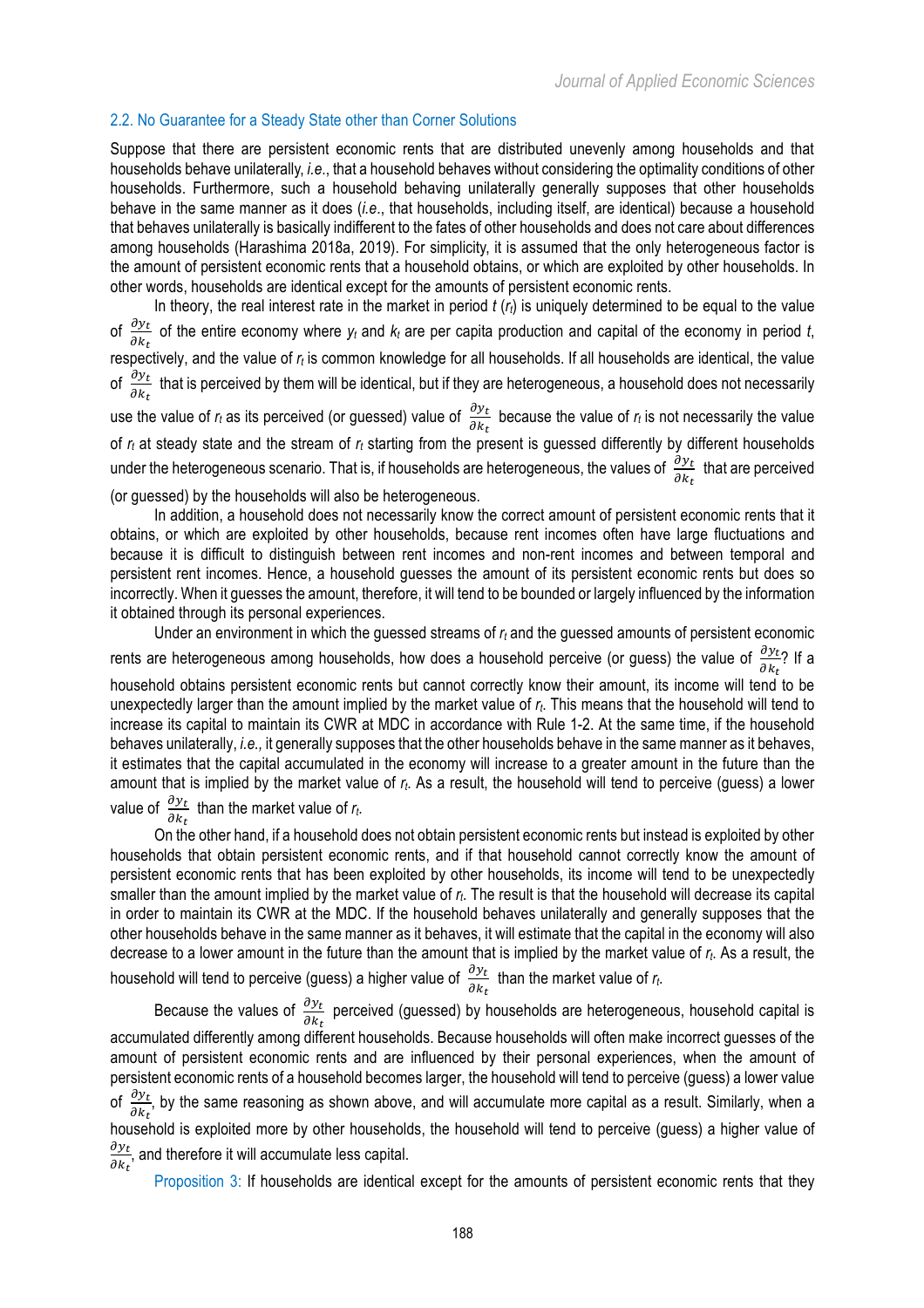obtain, or which are exploited by other households, and if they behave unilaterally according to Rules 1-1 and 1-2, all capital is eventually owned by the household with the largest persistent economic rents.

*Proof:* The value of  $r_t$  is determined to be equal to the value of  $\frac{\partial y_t}{\partial k_t}$  of the entire economy, and the capital of the entire economy accumulates according to the value of *rt*. However, because households are heterogeneous and behave unilaterally, they accumulate their capital differently on the basis of the values of  $\frac{\partial y_t}{\partial k_t}$  that they separately perceive (guess).

As shown above, the value of  $\frac{\partial y_t}{\partial k_t}$  perceived (guessed) by a household that is exploited more tends to be higher than the market value of  $r_t$ , and a household whose personal valuation of  $\frac{\partial y_t}{\partial k_t}$  is higher than the value of  $r_t$ accumulates less capital than it estimated because the value of  $r_t$  is lower than its perceived (guessed) value of  $\partial y_t$  $\frac{\partial y_t}{\partial k_t}$ . Therefore, by Rule 1-2, the household decreases its consumption in order to increase its capital so that its CWR will approach its value at the MDC. However, in accordance with the same reasoning of accumulating less capital when personal valuation of  $\frac{\partial y_t}{\partial k_t}$  is higher, even after it makes this adjustment, the household will still tend to accumulate less capital than it had estimated. Hence, by Rule 1-2, it tends to decrease its consumption further, and this process continues until it can no longer decrease its consumption. Once the household reaches this point, it has to decrease its capital to sustain its minimum level of consumption and eventually loses all its capital.

The valuation of  $\frac{\partial y_t}{\partial k_t}$  by a household with smaller persistent economic rents tends to be higher than the valuation by a household with larger persistent economic rents by the same reasoning described above. As a result, the amount of capital of a household with larger persistent economic rents increases more than the amount of a household with smaller persistent economic rents. Therefore, the ratio of capital owned by households with relatively larger persistent economic rents to all capital in the economy increases, and thereby  $\Gamma(S_t)$  and  $r_t$ decrease for the reason that households with larger persistent economic rents tends to perceive (guess) lower values of  $\frac{\partial y_t}{\partial k_t}$  and behave on the basis of these values. These decreases in  $\Gamma(S_t)$  and  $r_t$ , will cause the perceived (guessed) values of  $\frac{\partial y_t}{\partial k_t}$  of some households with comparatively smaller persistent economic rents to become higher than the value of*rt*, and therefore these households also eventually lose all capital according to the same reasoning as for households without persistent economic rents. This process continues until all capital is owned by the household with the largest persistent economic rents. Hence, the steady state is a corner solution.

If households are heterogeneous except for the amount of persistent rent incomes and they behave unilaterally, therefore, there is no steady state other than corner solutions. That is, the outcome of the problem arising from heterogeneity in persistent rent incomes under the MDC-based procedure is equivalent to that under the RTP-based procedure.

#### 2.3. Sustainable Heterogeneity under the MDC-based Procedure

Harashima (2012, 2017a, 2020b) showed that sustainable heterogeneity (SH) exists under the RTP-based procedure, and Harashima (2018a, 2019) showed that if households behave according to Rule 2-1 and 2-2 and the government behaves according to Rule 3, an approximate SH exists under the MDC-based procedure.

In addition, Harashima (2020a) showed that even in the case that persistent economic rents are distributed heterogeneously among households, an SH is also achieved under the RTP-based procedure. By the same logic as shown in Harashima (2018a, 2019), it can be easily shown that an approximate SH also exists for the case in which persistent economic rents are distributed heterogeneously under the MDC-based procedure, if households behave according to Rules 2-1 and 2-2, and the government behaves according to Rule 3. Furthermore, even if households behave completely unilaterally, i.e., they still behave according to Rules 1-1 and 1-2 in a population of heterogeneous households, an approximate SH can be still achieved if the government resolutely determines to achieve an approximate SH and strictly behaves according to Rule 3.

#### **Concluding Remarks**

If preferences of households are heterogeneous, there is no guarantee that a steady state exists other than corner solutions, and therefore, only the most advantaged household will eventually possess all the capital in the economy (Becker 1980). In addition, if households obtain economic rents persistently and unevenly, there is also no guarantee under the RTP-based procedure that a steady state exists other than corner solutions (Harashima